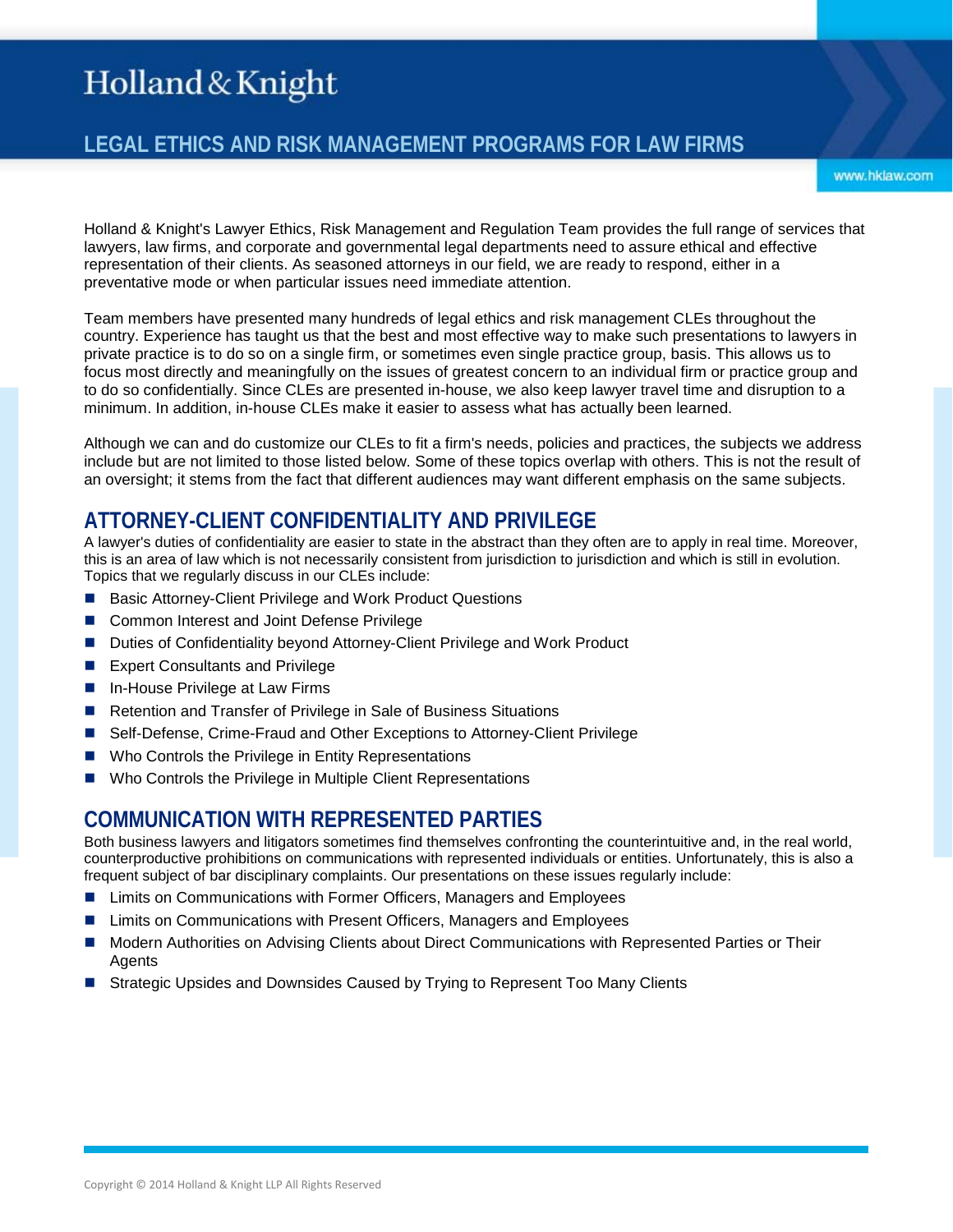www.hklaw.com

## **COMPETENT REPRESENTATION, LIMITING THE SCOPE OF REPRESENTATION AND UNBUNDLING**

Actual or alleged failures of the duty of competent representation lead to both civil damage claims and bar complaints against lawyers. Moreover, these risks can be increased by the failure to limit the scope of representation to work that a firm or lawyer is well equipped to handle or intends to handle. Related topics that we address include:

- Contemporary Developments in the Law of Unbundling
- **D** Documenting and Making Reasonable Limitations on Scope as a Means of Claims and Conflicts Avoidance
- Having Versus Acquiring the Skills Needed for Competent Representation
- Representations of Heightened Competence and Related Questions of Lawyer Marketing and Standards of Care for Civil and Disciplinary Liability
- Why Dabbling/Practicing Outside of One's Comfort Zone Can Be a Prescription for Disaster and What Firms Can Do About It

#### **CONFLICTS OF INTEREST**

Conflict of interest law is both nuanced and complex. Moreover, it is an area that lawyers often ignore as an impediment to business generation and out of a belief that nothing really bad will happen on their watch. Nonetheless, a solid understanding of conflict of interest law and the means to address or avoid conflicts can also provide substantial opportunities for increased firm revenue and decreased firm and lawyer risk. It should therefore come as no surprise that we present at least as many conflicts CLEs as CLEs on any other subject. The topics that we address include:

- Concurrent Client Conflicts, Both in General and in Specific Practice Contexts
- **F** Former Client Conflicts, Both in General and in Specific Practice Contexts
- Identification and Treatment of Potential Clients as a Means of Avoiding Firm-Wide Disqualification
- Issue/Positional Conflicts
- Lawyers as Fiduciaries and as Counsel for Fiduciaries
- Lateral Hire and Screening-Related Conflicts
- Limiting Liability and Conflicts through the Prudent Use of End of Engagement Letters
- Personal/Business Conflicts
- Present and Future Conflicts Waivers: What Works, What Doesn't and Why
- "Thrust-upon" and "Hot Potato" Conflicts
- Unidentified and Unwaived Conflicts as a Source of Fee Disgorgement

#### **ELECTRONIC ETHICS AND RISKS**

Modern technological developments continue to change the way in which we practice law. They also require lawyers and their firms to play a continuing game of catch-up in order to stay even with client demands and technological risks. Related topics include:

- Data Privacy and Security for Law Firms and Clients
- **E** Electronic Marketing and Unauthorized Practice
- Litigation Holds, Spoliation Claims and Document Retention
- Remote Lawyering and Centralized File Control
- Understanding and Reducing eDiscovery Risk
- Social Networking as a Marketing Strategy
- Understanding and Utilizing Social Networking as a Discovery Tool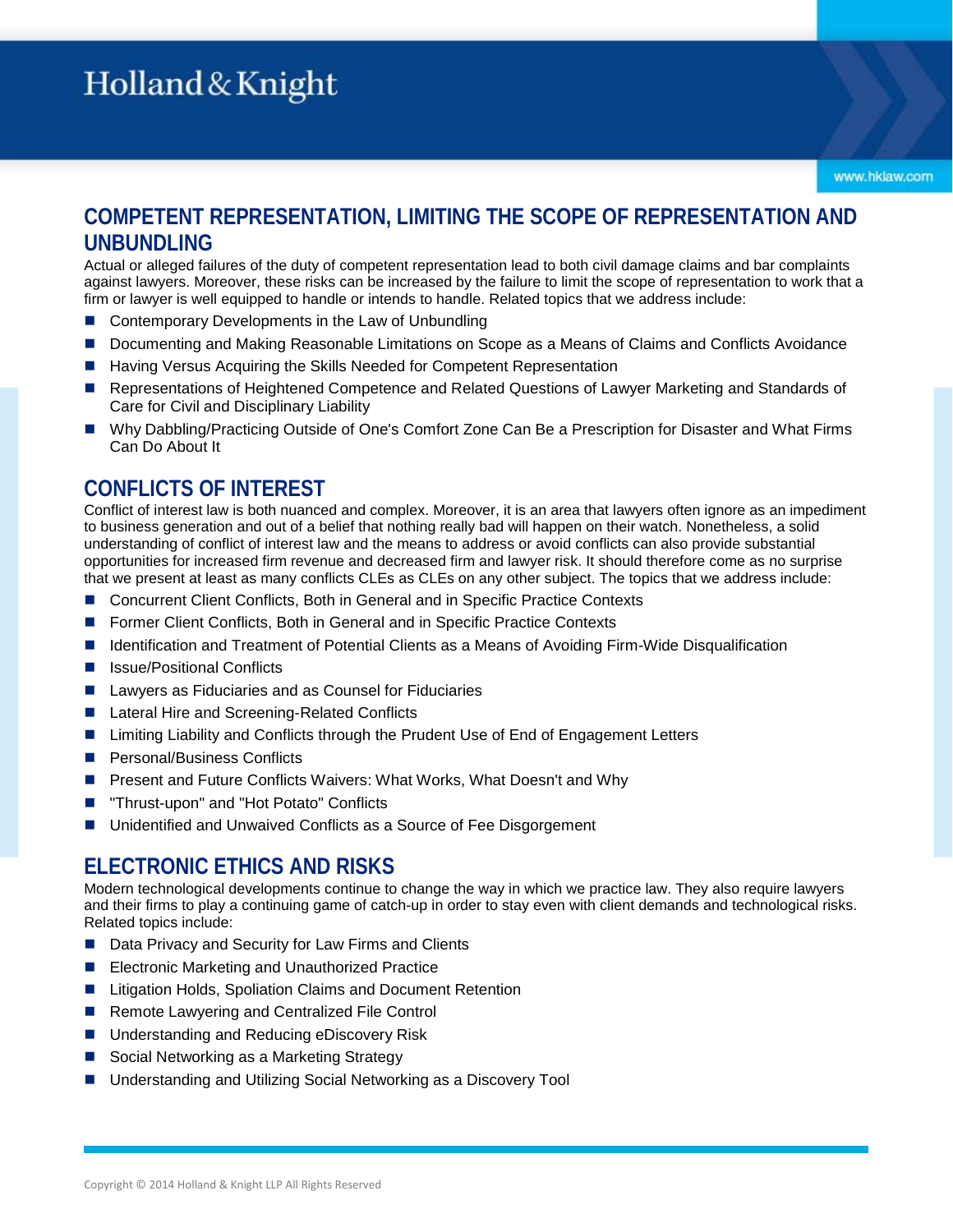## **ENGAGEMENT AND CONFLICTS WAIVER LETTERS**

There is no point at which lawyers are more in control of their own fate than when new clients and new matters are undertaken. This is when lawyers can control almost every aspect of the representation. It is also the point at which lawyers can avoid future problems by saying "no" to a potential client that doesn't measure up and by procuring conflicts waivers now that may be difficult or impossible to obtain at a later time. Regular topics include:

- Drafting Engagement Letters as an Art and Science: What You Don't Ask for May Hurt You
- The Theory and Practice of Drafting Enforceable and Intelligent Conflicts Waiver Letters

## **ETHICS AND BIAS IN THE PROFESSION**

Many jurisdictions now require diversity and elimination of bias training. We see a strong fit between these areas and questions pertaining to limitations on advocacy, client relations and professionalism in the practice of law. Topics include:

- Dealing with Biased Clients
- Dealing with Biases of Opposing Parties, Opposing Counsel and the Public
- Identifying Situations in which Issues of Ethnicity, Gender, Religion and Sexual Orientation May Be Present, and Figuring How to Handle Them Safely

### **HOW FAR CAN WE GO: SEPARATING PERMISSIBLE ADVICE TO CLIENTS ABOUT LEGAL CONSEQUENCES VERSUS IMPERMISSIBLE AIDING OR ASSISTING CLIENTS IN ILLEGAL CONDUCT**

Lawyers know that they can broadly and generally advise clients about the legality or illegality of proposed courses of conduct without material risk to themselves. Lawyers also know that they cannot advise or assist clients in conduct that the lawyers know to be illegal. And since a lawyer's alleged knowledge of illegality is not infrequently judged with the benefit of 20/20 hindsight and what a lawyer allegedly must have known, drawing appropriate lines while meeting the demand of clients, if not also colleagues, can become extremely complex. Our topics include:

- Careful and Clear Documentation of Legal Advice as an Ethical Requirement and a Means of Risk Management
- Dealing with the Client Who Asks for Too Much
- Extra Risks Posed by Clients Who Ask You to Take Over in Mid-Matter and How to Avoid Them
- Understanding the Crime-Fraud Exception to Attorney-Client Privilege
- Weeding Out Clients at the Initial Interview Stage
- **"**We've Been Had": What to Do After the Fact if the Client May Have Involved the Lawyer in Questionable **Behavior**

#### **IDENTIFYING, AVOIDING AND SAFELY DISCONNECTING FROM PROBLEM CLIENTS**

This set of topics frequently overlaps with several others but can also be treated as a separate subject in and of itself. Topics include:

- Modern Client "Due Diligence" as a Part of the Intake Process
- **Protection of the Firm through Clear Engagement Letters**
- Timely Addressing and Resolving Problems with Clients Instead of Sweeping them Under the Rug
- When All Else Fails: Safe and Properly Documented Withdrawal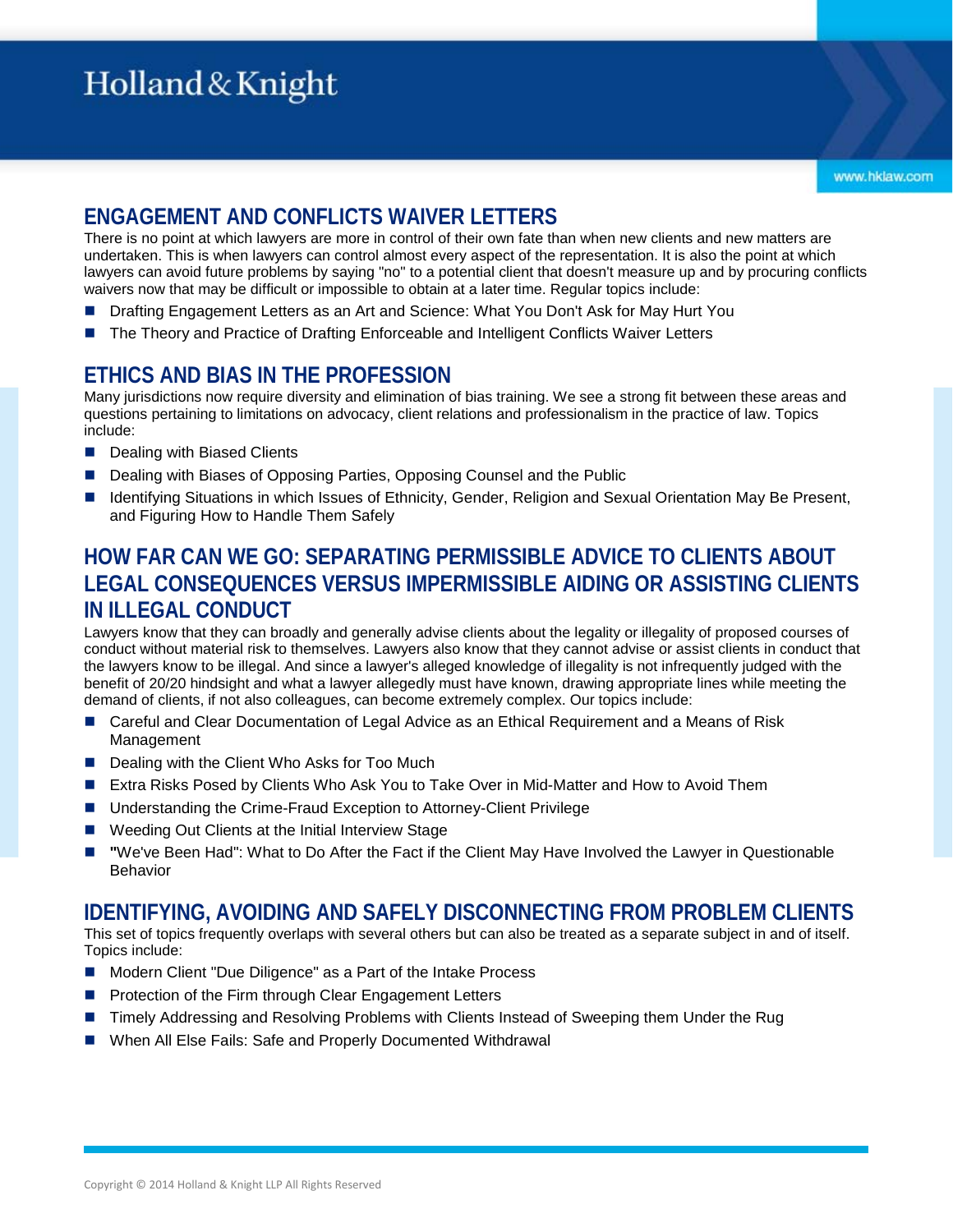Lawyer marketing of all kinds is as omnipresent now as it was absent half a century ago. Nonetheless, lawyer marketing remains limited by a series of seemingly over-technical rules that do not appear consistent with modern-day commerce and reality.

- Modern Content Limitations, Including What Can and Can't Be Included on a Firm Website or in Other Marketing Materials
- Limits on Electronic and In-Person Solicitation
- Prospective Client Interviews
- Risks and Incentives: Modern Approaches to the Payment of In-House and Third-Party Marketers, and the Use of Novel and Creative Forms of Market Development
- Searching for Common Denominators when Marketing in Multiple Jurisdictions
- Unauthorized Practice Issues

#### **LAWYER MOBILITY**

Lawyers change firms at unprecedented rates. Many firms therefore want to know what, if anything, they can do to reduce departures just as many others want to know how aggressive they can be in obtaining new talent. We have been asked to speak on topics including:

- Best Practices on Law Firm Breakups and Partner Moves
- Risk Management for the Acquiring Firm, or How Not to be Sued for the Lateral's Departure Conduct
- Impermissible and Permissible Limitations on the Solicitation of Clients by Departing Lawyers
- Impermissible and Permissible Limitations on the Solicitation of Associates and Non-Lawyer Staff by Departing Lawyers
- Indirect Restrictions or "Tolls" on Competition
- "Jewel" and Other Issues: Potential Continuing Duties of Departing Lawyers and Their New Firms to Former Firms and Former Clients
- Photocopy and Electronic Copy Costs When Lawyers Change Firms
- "Trade Secret" Claims in the Context of Lawyers Changing Firms

#### **LEGAL FEES**

Lawyers can be much more eager to take in new work than they are to take adequate care to protect their ability to be paid for what they do. Firms can therefore benefit from improved training and procedures on topics that include:

- Drafting Sound and Enforceable Fee Agreements
- Flat Fees
- **Hourly Fees**
- Hybrid and Alternative Fees
- Pros, Cons and Limitations on Arbitration, Choice of Law and Other Special Provisions
- Splitting Fees
- Trust Account and IOLTA Issues in Both One-State and Multistate Contexts

### **LITIGATION FUNDING**

In a relatively small number of years, third-party litigation funding has become a multibillion-dollar industry.

- Advising and Assisting Clients in Obtaining Third-Party Funding
- Attorney-Client Privilege, Control of Litigation, Fee Splitting Issues in Third-Party Funding
- Third-Party Funding as a Potential Source of Conflicts of Interest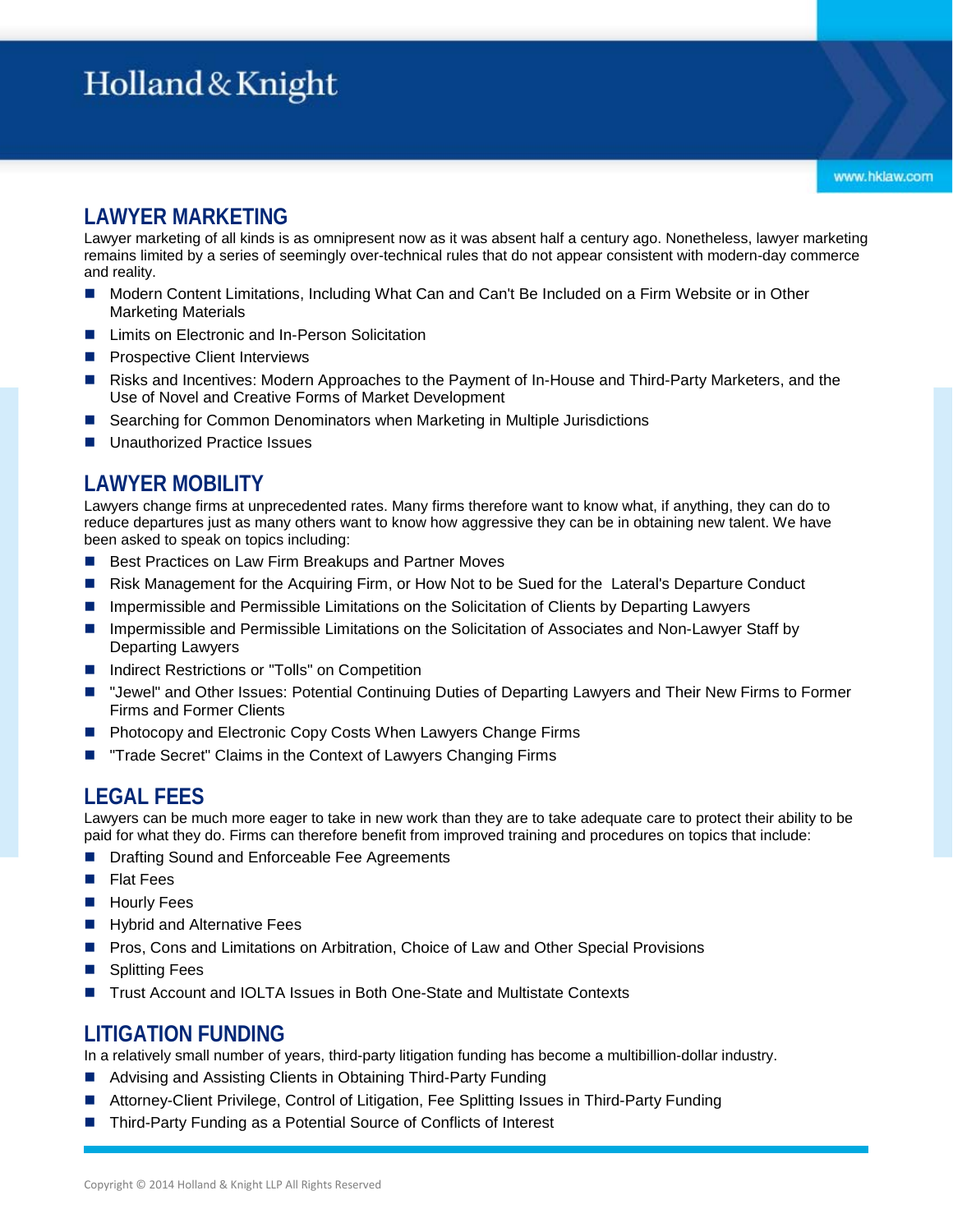## **MULTIJURISDICTIONAL PRACTICE**

Even though lawyers now have an unprecedented ability to move their practices without having to retake a bar exam, there are still states where this is not possible and still lawyers who do not wish to go through the reciprocal admission process. This creates a series of problems for lawyers and firms as they attempt to work through issues including:

- How to Market and Employ Lawyers Who Have Moved to a New State in which They are Not Yet Admitted
- Unauthorized Practice Issues and Related Marketing Concerns
- Understanding and Working with Temporary Practice Rules

#### **NEGOTIATION AND MEDIATION ETHICS**

Under this topic, we explore the strain that can exist between the role of lawyers as client advocates and the role of lawyers as truth-telling "officers of the court," even in out-of-court settings. Our topics include:

- The Line between Permissible Puffing and Impermissible Misrepresentations of Material Fact
- "Noisy Withdrawal" and Other Means of Extrication from Unacceptable Situations
- Subsequent Duties to Correct Statements Believed to be True When Made but Subsequently Determined to be Untrue
- Working With and Around Mediation Privilege

#### **OUTSOURCING**

Lawyers not infrequently wish to reduce client costs through the outsourcing of work that might previously have been performed in-house, and clients have sometimes been known to force lawyers to do so even against the lawyers' better judgment. Issues here include:

- Due Diligence in Outsourcing
- How to Bill Outsourced Work
- How to Monitor Outsourced Work
- Reducing Outsourcing Risk through Well-Drafted Engagement Letters

#### **PROFESSIONAL RESPONSIBILITY AND RISK MANAGEMENT BY PRACTICE AREA**

As noted at the beginning of this list, we often find it most useful to make presentations to a firm at a practice group level rather than to the firm as a whole. This is especially so for larger firms with multiple practice areas in which lawyer and law firm interests and risk may vary widely. Practice areas in which we make presentations include:

- Civil Litigation
- Class Actions
- Corporate and Securities Counsel
- Criminal Defense/Prosecution
- Domestic Relations/Family Law
- **Employment Law**
- **Inmigration**
- Insurance Coverage and Defense
- Intellectual Property: Patent, Trademark and Copyright
- Mass Torts
- Real Estate
- Taxation
- Trusts & Estates/Wealth Management
- Administrative Law